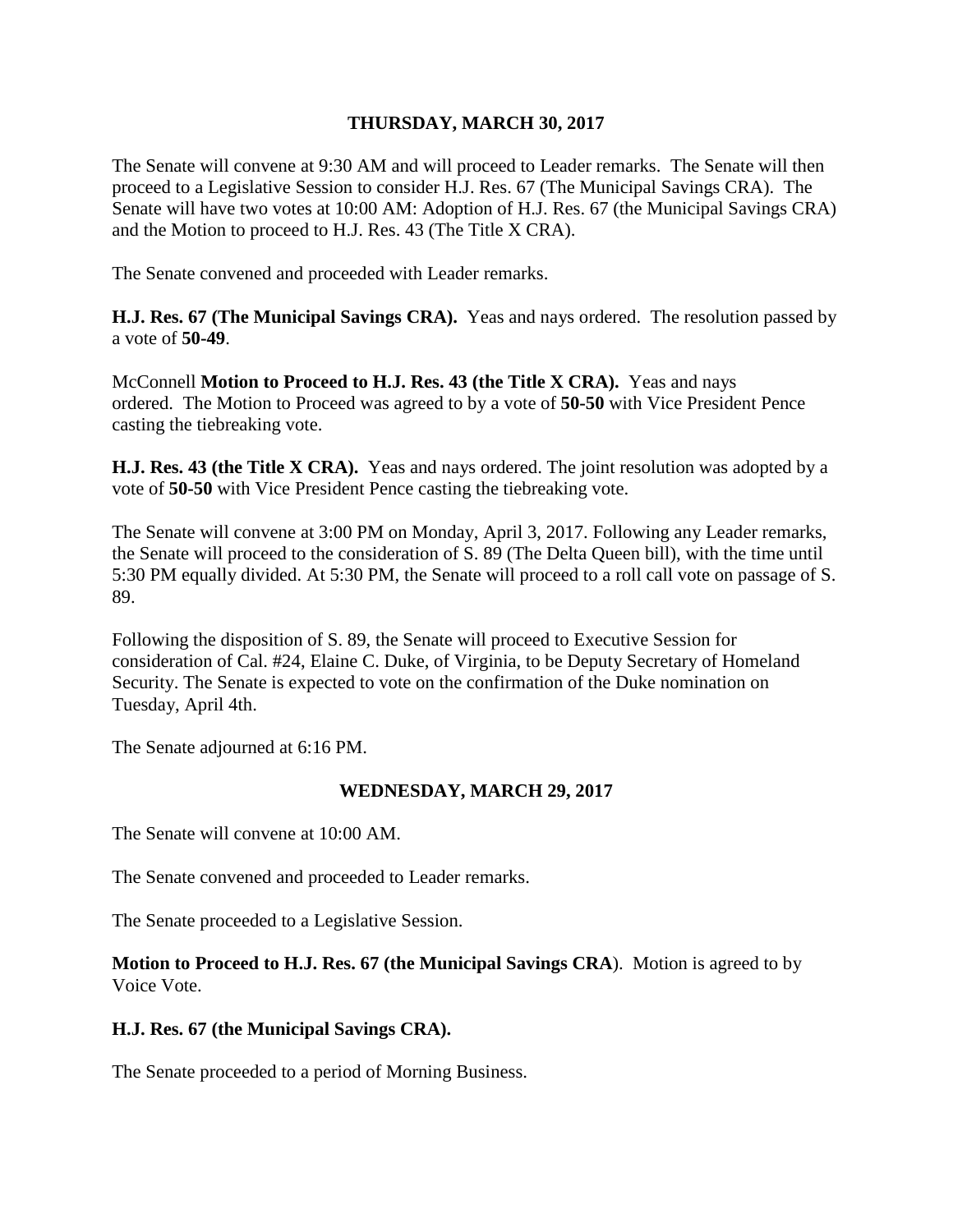S. Res. 98 (National Asbestos Awareness Week). Agreed to by Unanimous Consent.

S. Res. 103 (Vietnam Veterans Day). Agreed to by Unanimous Consent.

H.R. 353 (Improves the National Oceanic and Atmospheric Weather Research). Agreed to by Unanimous Consent.

The Senate will convene at 9:30 AM on Thursday, March 30<sup>th</sup> and will proceed to Leader remarks. The Senate will then proceed to a Legislative Session to consider H.J. Res. 67 (the Municipal Savings CRA). At that time, all debate time will be expired and the Senate will vote on the resolution.

The Senate adjourned at 7:10 PM.

## **TUESDAY, MARCH 28, 2017**

The Senate will convene at 10:00 AM. Following Leader remarks, the Senate will proceed to Executive Session and will resume consideration of Executive Calendar #1 (Protocol to the North Atlantic Treaty of 1949 on the Accession of Montenegro), post-cloture. The Senate is expected to recess from 12:30 to 2:15 PM for the weekly party caucus lunches.

The Senate convened and proceeded to Leader remarks.

The Senate proceeded to an Executive Session.

## **Cal. #1 (Protocol to the North Atlantic Treaty of 1949 on the Accession of Montenegro).**

The Senate recessed from 12:52-2:15 PM for weekly party caucus luncheons.

**Cal. #1 (Protocol to the North Atlantic Treaty of 1949 on the Accession of Montenegro).**  Yeas and Nays ordered. The Treaty was ratified by a vote of **97–2**.

The Senate proceeded to a Period of Morning Business. S. Res. 95 (designating March 22, 2017, as "National Rehabilitation Counselors Appreciation Day). The resolution was agreed to by unanimous consent.

S. Res. 101 (Providing for members on the part of the Senate on the Joint Committee of Critical Printing and the Joint Committee of Congress on the Library) The resolution was agreed to by unanimous consent.

The Senate will convene at 10:00 AM on Wednesday, March 29th, 2017.

The Senate adjourned at 6:12 PM.

## **MONDAY, MARCH 27, 2017**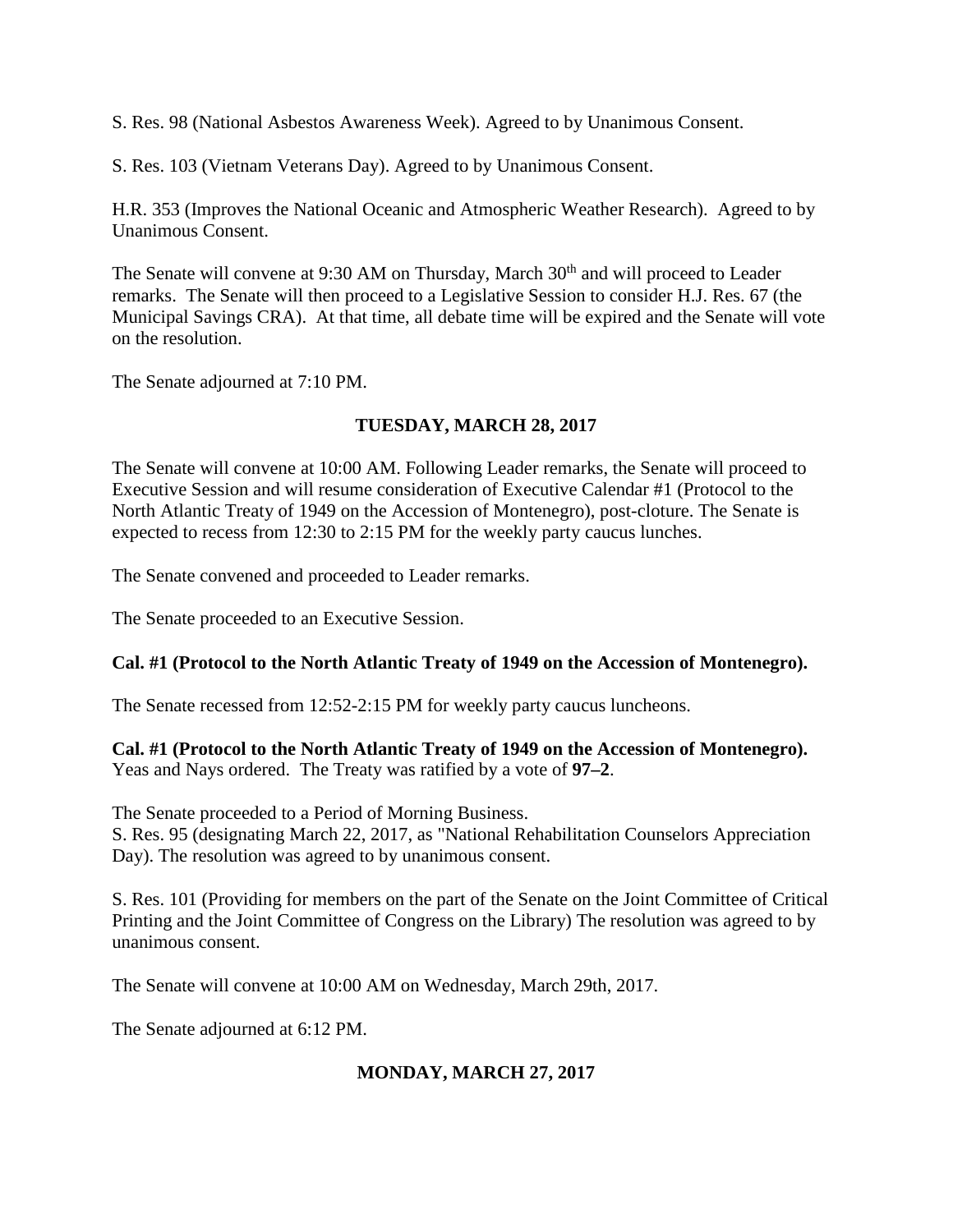The Senate will convene at 3:00 PM. Following any Leader remarks, the Senate will proceed to Executive Session and resume consideration of Executive Calendar #1 (Protocol to the North Atlantic Treaty of 1949 on the Accession of Montenegro). At 5:30 PM, the Senate will proceed to a roll call vote on the motion to invoke cloture on Executive Calendar #1 (Protocol to the North Atlantic Treaty of 1949 on the Accession of Montenegro).

The Senate convened and proceeded to Executive Session.

#### **Executive Calendar #1 (Protocol to the North Atlantic Treaty of 1949 on the Accession of Montenegro).** Motion to Invoke Cloture. The Motion to Invoke Cloture was agreed to by a vote of **97-2.**

S.J.Res.30 – Smithsonian Board of Regents. Agreed to by unanimous consent.

S.J.Res.35 – Smithsonian Board of Regents. Agreed to by unanimous consent.

S.J.Res.36 – Smithsonian Board of Regents. Agreed to by unanimous consent.

The Senate proceeded to an Executive Session and confirmed the following nominations en bloc by unanimous consent:

AIR FORCE

- Cal. #25 The following to be Major General: Brig. Gen. Tony D. Bauernfeind Brig. Gen. William T. Cooley Brig. Gen. Stephen L. Davis Brig. Gen. Patrick J. Doherty Brig. Gen. James A. Jacobson Brig. Gen. David A. Krumm Brig. Gen. Jeffrey Kruse Brig. Gen. Michael A. Minihan Brig. Gen. Shaun Q. Morris Brig. Gen. Thomas E Murphy Brig. Gen. David S. Nahom Brig. Gen. Stephen W. Oliver, Jr. Brig. Gen. John M. Pletcher Brig. Gen. Scott L. Pleus Brig. Gen. John T. Rauch, Jr. Brig. Gen. Brian S. Robinson Brig. Gen. Ricky N. Rupp Brig. Gen. Dirk D. Smith Brig. Gen. Kirk W. Smith Brig. Gen. Paul W. Tibbets, IV Brig. Gen. Andrew J. Toth
- Brig. Gen. Mark E. Weatherington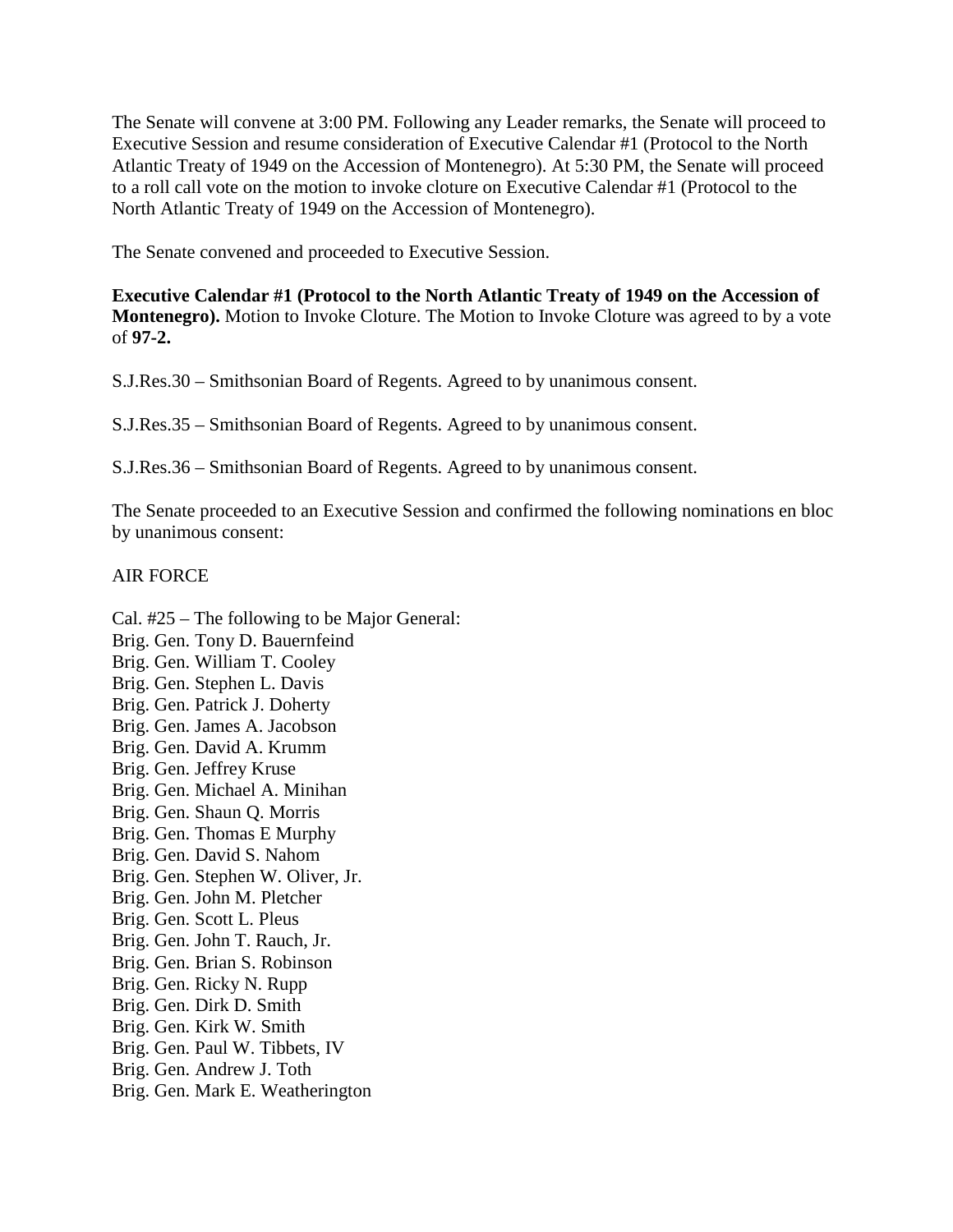Cal. #26 – the following to be Brigadier General: Col. Dagvin R. M. Anderson Col. Jason R. Armagost Col. Craig R. Baker Col. Gentry W. Boswell Col. Richard H. Boutwell Col. Ryan L. Britton Col. Brian R. Bruckbauer Col. Lance R. Bunch Col. Todd D. Canterbury Col. Case A. Cunningham Col. Evan C. Dertien Col. Michael L. Downs Col. Troy E. Dunn Col. Derek C. France Col. David M. Gaedecke Col. Philip A. Garrant Col. Anthony W. Genatempo Col. Kristin E. Goodwin Col. Christopher J. Ireland Col. David R. Iverson Col. Joel D. Jackson Col. Ronald E. Jolly, Sr. Col. Michael G. Koscheski Col. David J. Kumashiro Col. John D. Lamontagne Col. Leah G. Lauderback Col. Charles B. McDaniel Col. John C. Millard Col. Albert G. Miller Col. John J. Nichols Col. Robert G. Novotny Col. Lansing R. Pilch Col. Donna D. Shipton Col. Jeremy T. Sloane Col. Phillip A. Stewart Col. David H. Tabor

#### ARMY

Cal. #27 – Maj. Gen. Paul A. Ostrowski to be Lieutenant General

Cal. #28 – Lt. Gen. Sean B. MacFarland to be Lieutenant General

Cal. #29 – Brig. Gen. Francisco A. Espaillat to be Major General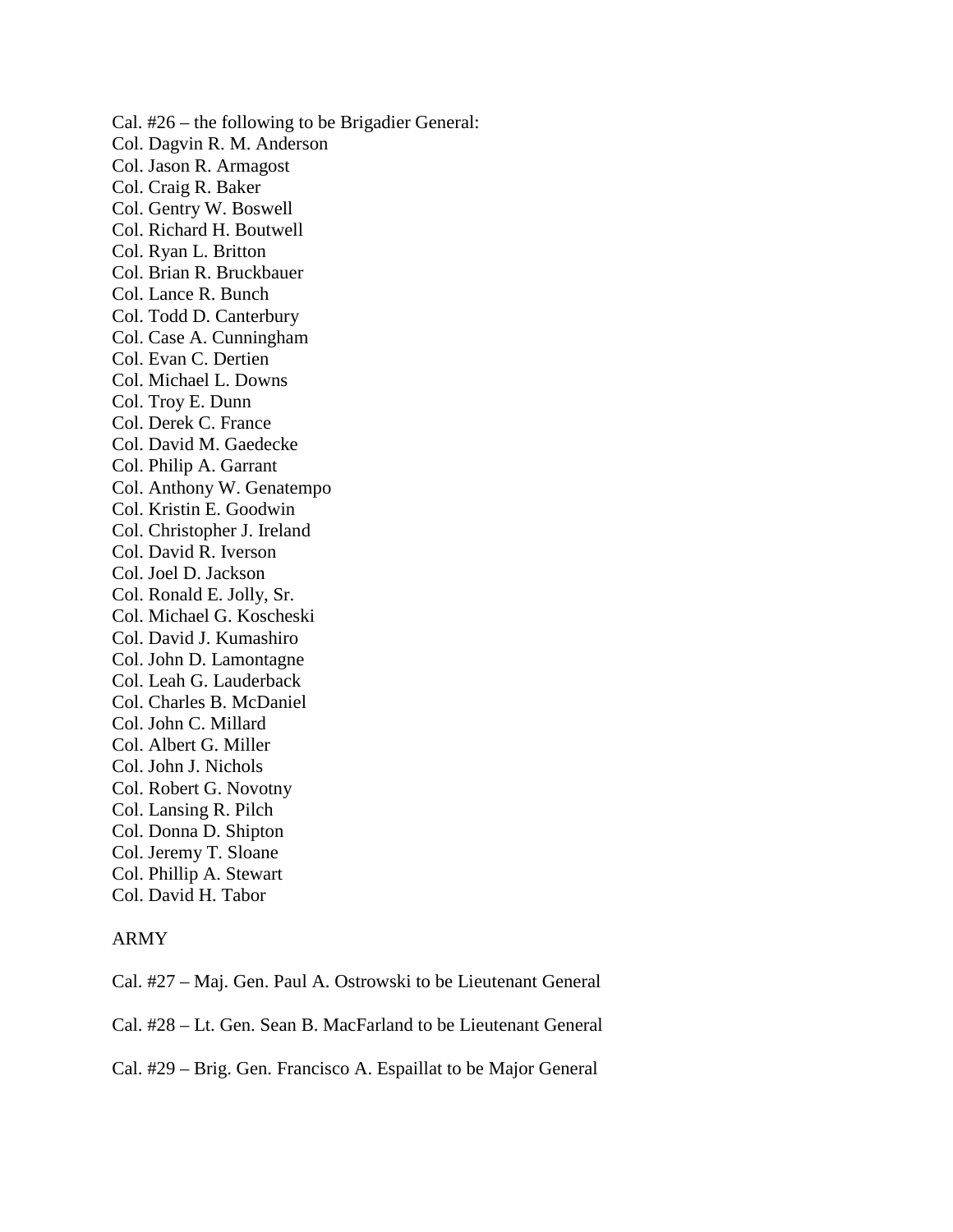Cal. #30 – Col. Jeffrey A. Roach to be Brigadier General

The Senate will convene at 10:00 AM on Tuesday, March 28, 2017. Following Leader remarks, the Senate will proceed to Executive Session and will resume consideration of Executive Calendar #1 (Protocol to the North Atlantic Treaty of 1949 on the Accession of Montenegro), post-cloture. The Senate is expected to recess from 12:30 to 2:15 PM for the weekly party caucus lunches.

The Senate adjourned at 6:24 PM.

## **THURSDAY, MARCH 23, 2017**

The Senate will convene at 9:30 AM. Following Leader Remarks, the Senate will resume consideration of S.J. Res. 34 (FCC Privacy CRA).

**S.J. Res. 34 (FCC Privacy CRA).** Yeas and Nays ordered. The Joint Resolution was passed by a vote of **50–48**.

**Cal. #20, David Friedman, to be Ambassador to Israel.** Motion to Invoke Cloture. Yeas and Nays ordered. The motion was agreed to by a vote of **52–46**.

**Cal. #20, David Friedman, to be Ambassador to Israel.** Yeas and Nays ordered. The nomination was confirmed by a vote of **52–46**.

McConnell Motion to Proceed to Legislative Session. Agreed to by Voice Vote

McConnell Motion to Proceed to Executive Session to consider Treaty Doc 114-12 (Protocol to the North Atlantic Treaty of 1949 on the Accession of Montenegro). Agreed to by Voice Vote.

**Treaty Doc 114-12 (Protocol to the North Atlantic Treaty of 1949 on the Accession of Montenegro).** McConnell filed cloture on the Treaty.

S. Res. 96 (Cerebral Palsy Awareness). Agreed to by unanimous consent.

S. Res. 97 (Printing Committee Rules). Agreed to by unanimous consent.

The Senate will convene at 3:00 PM on Monday, March 27, 2017. Following any Leader remarks, the Senate will proceed to Executive Session and resume consideration of Executive Calendar #1 (Protocol to the North Atlantic Treaty of 1949 on the Accession of Montenegro). At 5:30 PM, the Senate will proceed to a roll call vote on the motion to invoke cloture on Executive Calendar #1 (Protocol to the North Atlantic Treaty of 1949 on the Accession of Montenegro).

The Senate adjourned at 5:53 PM.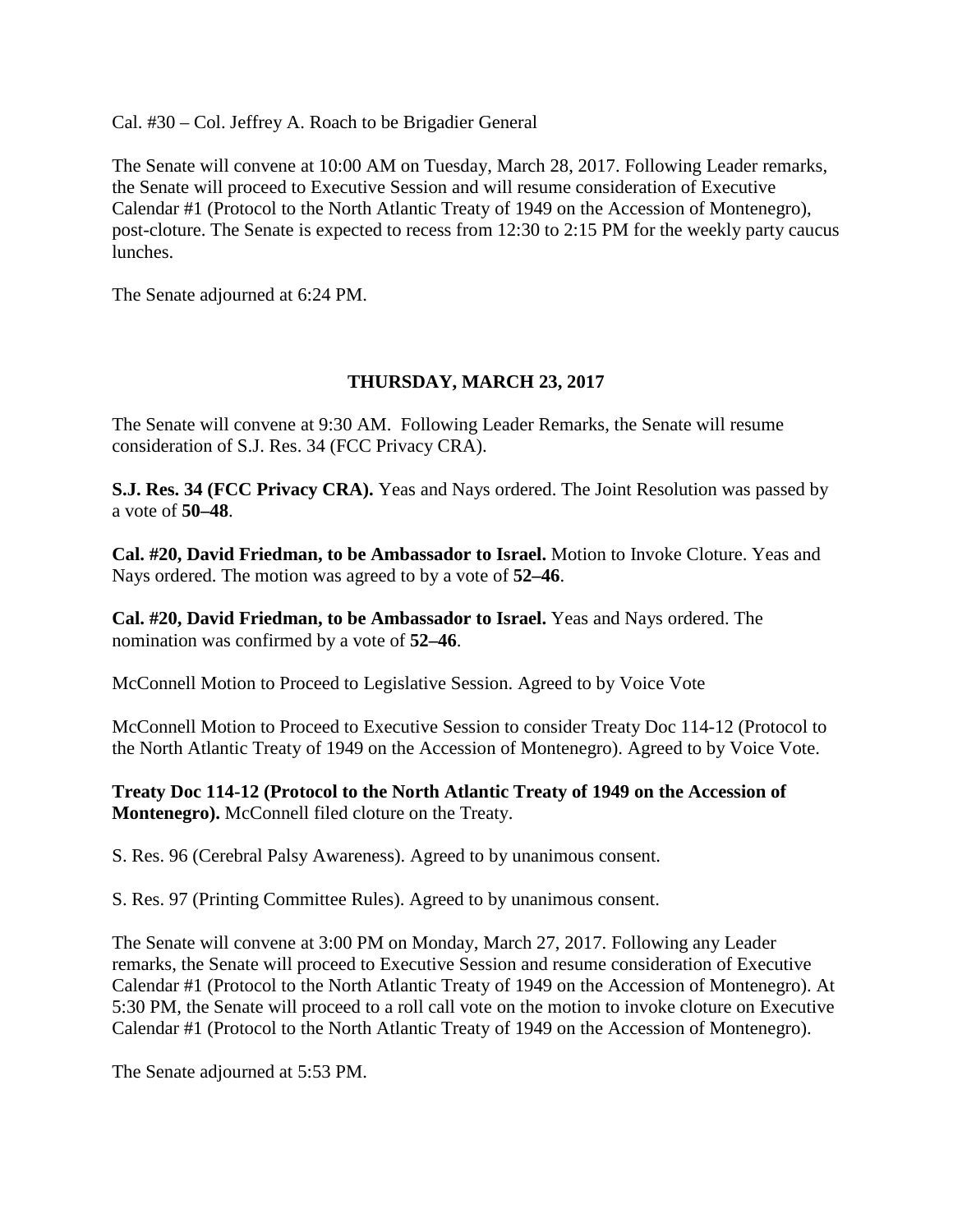#### **WEDNESDAY, MARCH 22, 2017**

The Senate will convene at 10:30 AM. The Senate is expected to move to proceed to H.J. Res. 83 (Disapproving the rule submitted by the Department of Labor relating to "Clarification of Employer's Continuing Obligation to Make and Maintain an Accurate Record of Each Recordable Injury and Illness").

The Senate convened and proceeded to Leader remarks.

H.R. 1181 (Veterans 2<sup>nd</sup> Amendment Protection Act). The bill was read for a second time. Further readings were objected to and the bill was placed on the calendar.

The Senate proceeded to a Legislative Session.

**McConnell Motion to Proceed to H.J. Res. 83 (the OSHA Record Keeping CRA).** The Motion was agreed to by **Voice Vote**.

#### **H.J. Res. 83 (the OSHA Record Keeping CRA).**

Yeas and Nays ordered. The Joint Resolution was adopted by a vote of **50–48**.

McConnell motion to proceed to Executive Session to consider Cal. #20, David Friedman, to be Ambassador to Israel. The motion to proceed was agreed to by a voice vote.

McConnell filed cloture on the motion.

McConnell motion to proceed to Legislative Session. Agreed to by voice vote.

McConnell motion to proceed to S.J. Res 34 (FCC Privacy CRA). Agreed to by Voice Vote.

## **S.J. Res 34 (FCC Privacy CRA).**

The Senate will convene at 9:30 AM on Thursday, March 23<sup>rd</sup>, 2017. Following Leader Remarks, the Senate will resume consideration of S.J. Res. 34 (FCC Privacy CRA).

The Senate adjourned at 7:07 PM.

## **TUESDAY, MARCH 21, 2017**

The Senate will next convene at 10:30 AM. Following Leader Remarks, the Senate will be in a period of Morning Business for one hour. Following morning business, the Senate will proceed to an Executive Session for the consideration of the following nominations, en bloc:

Executive Calendar #21, Charles R Breyer, to be a Member of the United States Sentencing Commission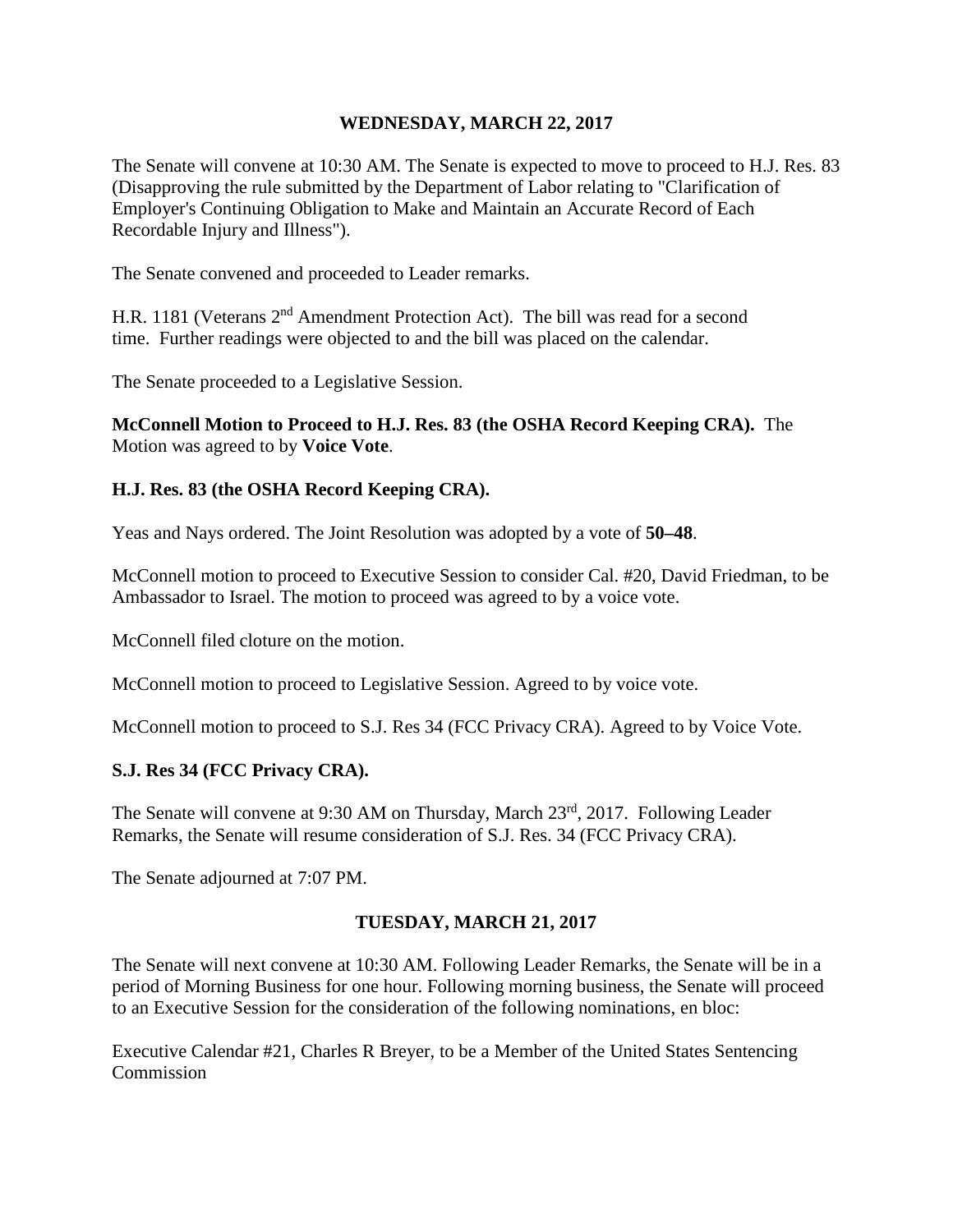Executive Calendar #22, Danny Reeves, to be a Member of the United States Sentencing Commission.

At 12:00 Noon, the Senate will proceed to vote on confirmation of the nominations, en bloc. The Senate is expected to recess 12:30 to 2:15 PM for the weekly party caucus lunches.

The Senate convened and proceeded to Leader remarks.

The Senate proceeded to a period of Morning Business.

The Senate proceeded to an Executive Session.

The following nominations were considered, en bloc:

**Cal. #21, Charles R Breyer, to be a Member of the United States Sentencing Commission. Cal. #22, Danny Reeves, to be a Member of the United States Sentencing Commission.** Yeas and nays ordered. The nominations were confirmed by a vote of **98-0**.

The Senate resumed a Legislative Session.

The Senate recessed from 12:30-2:15 PM for weekly party caucus luncheons.

The Senate reconvened at 2:15 PM and resumed a Legislative Session.

McConnell Motion to Proceed to H.J. Res. 69 (Providing for congressional disapproval under chapter 8 of title 5, United States Code, of the final rule of the Department of the Interior relating to "Non-Subsistence Take of Wildlife, and Public Participation and Closure Procedures, on National Wildlife Refuges in Alaska"). Agreed to by **voice vote**.

**H.J. Res. 69 (Providing for congressional disapproval under chapter 8 of title 5, United States Code, of the final rule of the Department of the Interior relating to "Non-Subsistence Take of Wildlife, and Public Participation and Closure Procedures, on National Wildlife Refuges in Alaska").** Yeas and nays ordered. The joint resolution passed by a vote of **52-47**.

The Senate proceeded to a period of Morning Business.

H.R. 1228 (To provide for the appointment of members of the Board of Directors of the Office of Compliance to replace members whose terms expire during 2017). Agreed to by Unanimous Consent.

H.R. 244 (To encourage effective, voluntary investments to recruit, employ, and retain men and women who have served in the US military with annual Federal awards to employers recognizing such efforts). Agreed to by Unanimous Consent.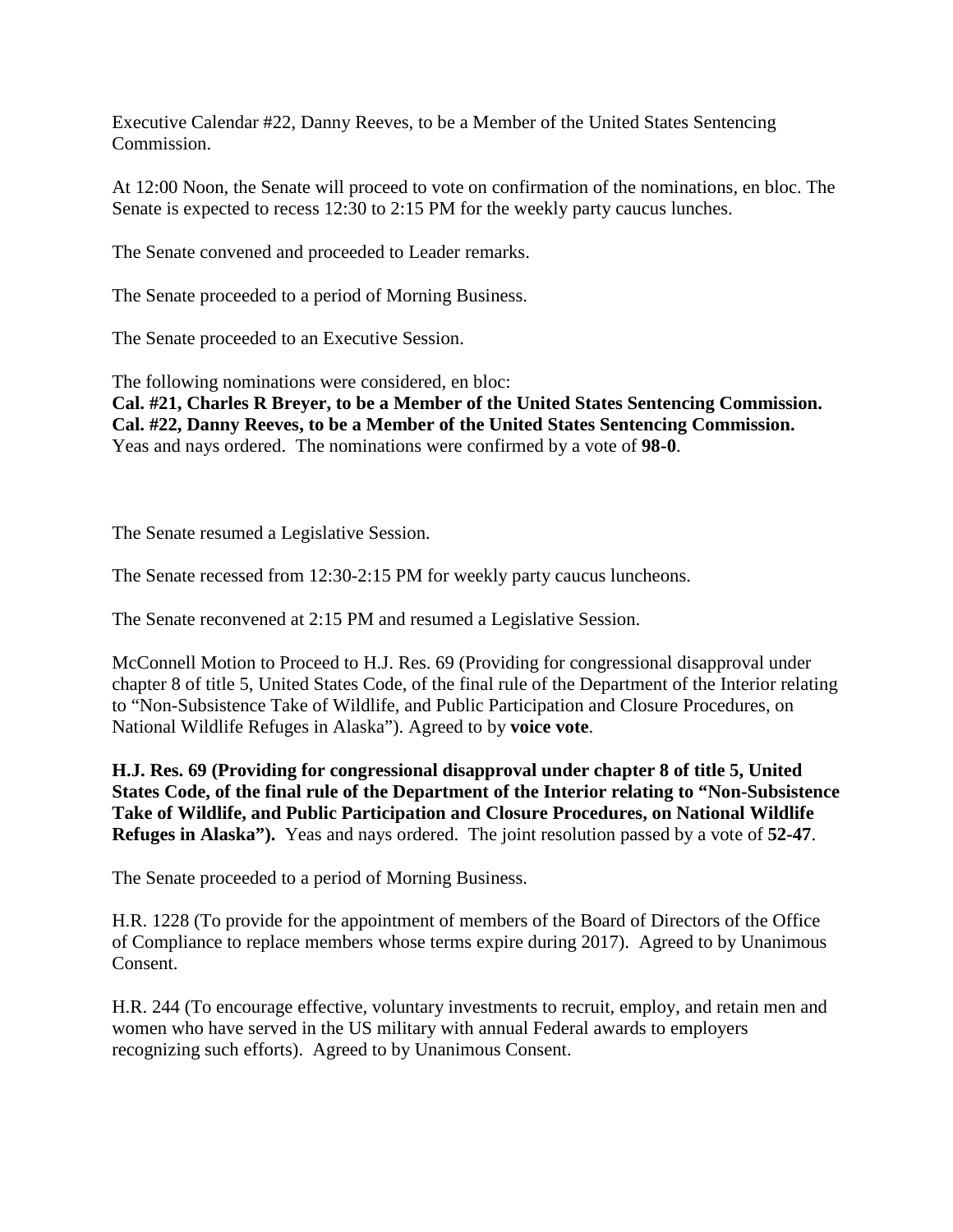S. Res. 81 (196<sup>th</sup> Anniversary of the Independence of Greece). Agreed to by Unanimous Consent.

H.R. 1181 (Veterans 2<sup>nd</sup> Amendment Protection Act). The bill was read for a first time. Further readings were objected to and the bill will be read for the second time on the next legislative day.

The Senate will convene at 10:30 AM on Wednesday, March 22, 2017 and following the prayer and pledge, the Majority Leader will be recognized.

The Senate adjourned at 7:05 PM.

## **WEDNESDAY, MARCH 15, 2017**

The Senate will convene at 9:30 AM. At 10:00 AM, the Senate will proceed to a roll call vote on the motion to invoke cloture on Executive Calendar #23, Daniel Coats, of Indiana, to be Director of National Intelligence.

The Senate convened and proceeded to Leader remarks.

The Senate proceeded to an Executive Session.

**Cal. #23, Daniel Coats to be Director of National Intelligence. Motion to Invoke Cloture.** Yeas and nays ordered. The nomination is confirmed by a vote of **88-11**.

The cloture motion on Cal. #19, Lt. Gen. Herbert R. McMaster Jr. to be Lieutenant General is withdrawn by Unanimous Consent.

At 1:45 PM, the Senate will proceed to a series of votes on the following nominations: Cal. #23, Daniel Coats to be Director of National Intelligence. Cal. #19, Lt. Gen. Herbert R. McMaster Jr. to be Lieutenant General.

**Cal. #23, Daniel Coats to be Director of National Intelligence.** Yeas and nays ordered. The nomination was confirmed by a vote of **85-12**.

**Cal. #19, Lt. Gen. Herbert R. McMaster Jr. to be Lieutenant General.** Yeas and nays ordered. The nomination was confirmed by a vote of **86-10**.

Motion to Table agreed to by **Voice Vote**.

The Senate proceeded to a period of Morning Business.

H.R. 1362 (To name the Department of Veterans Affairs community-based outpatient clinic in Pago Pago, American Samoa, the Faleomavaega Eni Fa'aua'a Hunkin VA Clinic). Agreed to by Unanimous Consent.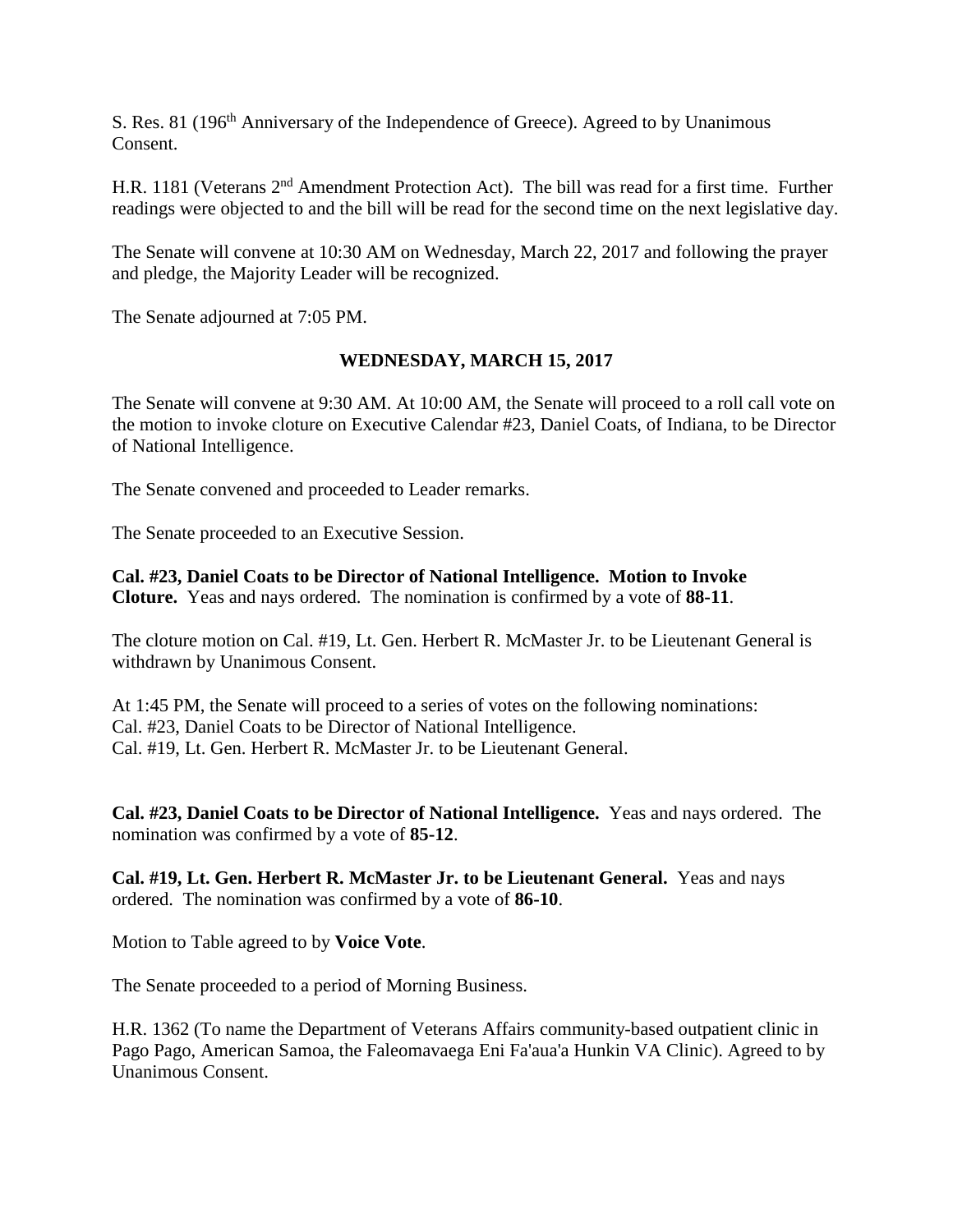S. Res. 83 (A resolution expressing the sense of the Senate regarding the trafficking of illicit fentanyl into the United States from Mexico and China). Agreed to by Unanimous Consent.

S. Res. 9 (Honoring in Parise and Remembrance the extraordinary life, steady leadership, and remarkable reign of the king of Thailand). Agreed to by Unanimous Consent.

S. Res. 76 (A resolution expressing support for the designation of March 21, 2017, as "National Rosie the Riveter Day"). Agreed to by Unanimous Consent.

S. Res. 89 (A resolution supporting the designation of March 2017 as "National Colorectal Cancer Awareness Month"). Agreed to by Unanimous Consent.

The Senate will convene for Pro Forma Sessions only at the following dates and times:

Thursday, March 16th at 11:30 am Monday March 20th at 10:00 am.

The Senate will next convene on Tuesday, March 21st, 2017 at 10:30 AM. Following Leader Remarks, The Senate will be in a period of Morning Business for one hour. After morning business, the Senate will proceed to an Executive Session for the consideration of the following nominations, en bloc:

Executive Calendar #21, Charles R Breyer, to be a Member of the United States Sentencing Commission Executive Calendar #22, Danny Reeves, to be a Member of the United States Sentencing Commission.

The Senate adjourned at 6:04 PM.

## **TUESDAY, MARCH 14, 2017**

The Senate will convene at 2:00 PM and will proceed to Leader remarks. The Senate will then proceed to a Legislative Session to consider H.J. Res. 42 (Disapproving the rule submitted by the Department of Labor relating to drug testing of unemployment compensation applicants). The Tuesday party caucus lunches will take place from 12:30 to 2:15 PM.

**H.J. Res. 42 (Disapproving the rule submitted by the Department of Labor relating to drug testing of unemployment compensation applicants).** The Senate adopted the Joint Resolution by a vote of **51-48**.

The Senate will convene at 9:30 AM on Wednesday, March 15th, 2017. At 10:00 AM, the Senate will proceed to a roll call vote on the motion to invoke cloture on Executive Calendar #23, Daniel Coats, of Indiana, to be Director of National Intelligence.

The Senate adjourned at 7:10 PM.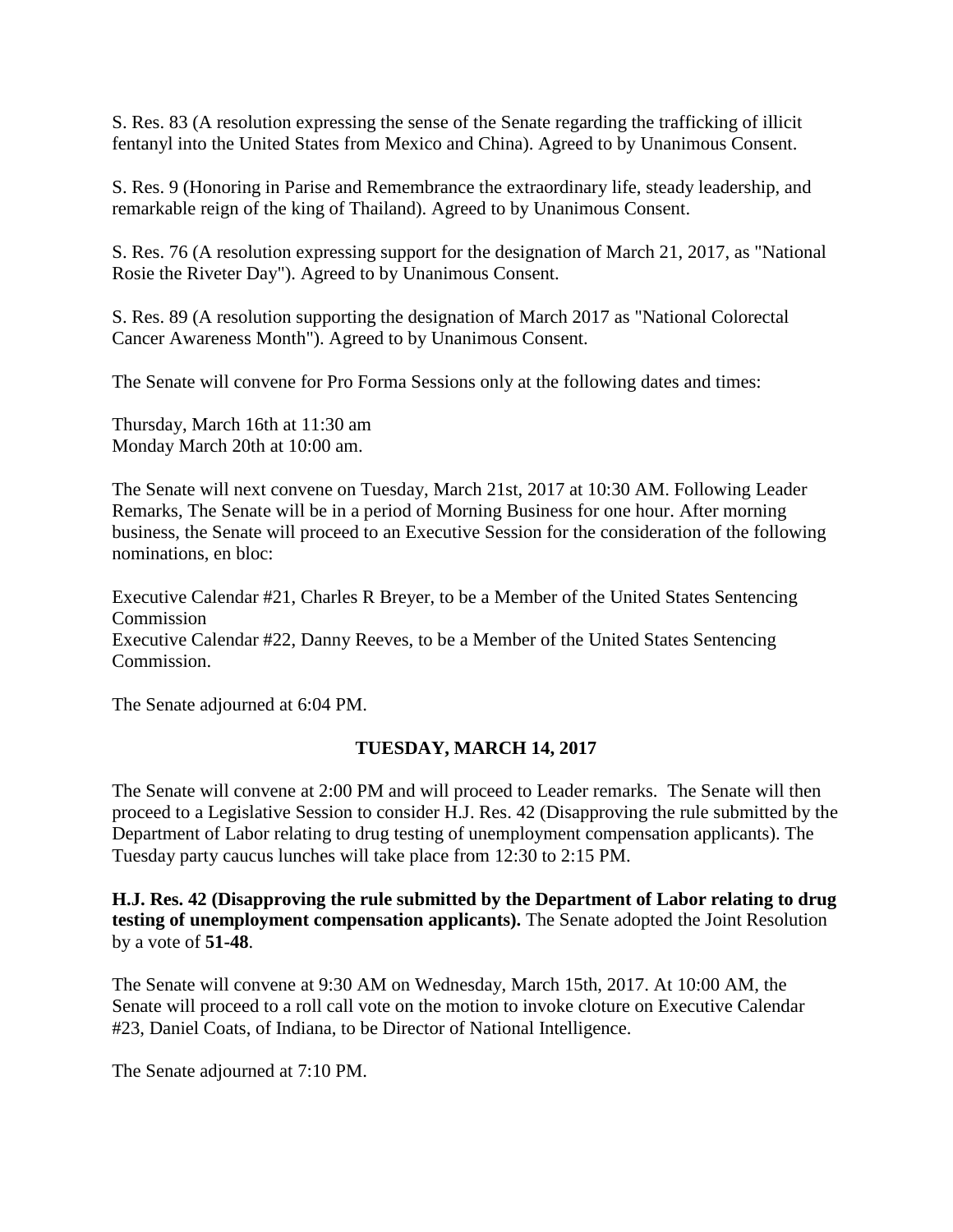#### **MONDAY, MARCH 13, 2017**

The Senate will convene at 2:00 PM. Following Leader remarks, the Senate will resume debate of Executive Calendar #18, Seema Verma, to be Administrator of the Centers for Medicare and Medicaid Services. At 5:30 PM, the Senate will proceed to a roll call vote on confirmation of the nomination.

The Senate convened and proceeded to Leader remarks.

The Senate recessed at 2:08 PM subject to the call of the Chair.

The Senate reconvened at 2:24 PM and resumed Leader remarks.

The Senate proceeded to an Executive Session.

**Cal. #18, Seema Verma to be Administrator of the Centers for Medicare and Medicaid Services.** Yeas and nays ordered. The nomination was confirmed by a vote of **55-43**.

Motion to Table the Motion to Reconsider the Vote. Agreed to by **Voice Vote.**

Motion to Proceed to a Legislative Session. Agreed to by **Voice Vote**.

Motion to Proceed to an Executive Session to consider Cal. #23, Daniel Coats to be Director of National Intelligence. Agreed to by **Vote Vote**. McConnell filed a Motion to Invoke Cloture on the Nomination.

Motion to Table the Motion to Reconsider the Vote. Agreed to by **Voice Vote.**

Motion to Proceed to a Legislative Session. Agreed to by **Voice Vote**.

Motion to Proceed to an Executive Session to consider Cal. #19 Lt. Gen. HR McMaster to be Lt. General. Agreed to by **Voice Vote**. McConnell filed a Motion to Invoke Cloture on the Nomination.

Motion to Proceed to a Legislative Session. Agreed to by **Voice Vote**.

Motion to Proceed to H.J. Res. 42 (Disapproving the rule submitted by the Department of Labor relating to drug testing of unemployment compensation applicants). Agreed to by **Voice Vote**.

H.J. Res. 42 (Disapproving the rule submitted by the Department of Labor relating to drug testing of unemployment compensation applicants).

The Senate will convene at 2:00 PM on Tuesday, March 14<sup>th</sup> and proceed to Leader remarks. The Senate will then proceed to a Legislative Session to consider H.J. Res. 42 (Disapproving the rule submitted by the Department of Labor relating to drug testing of unemployment compensation applicants).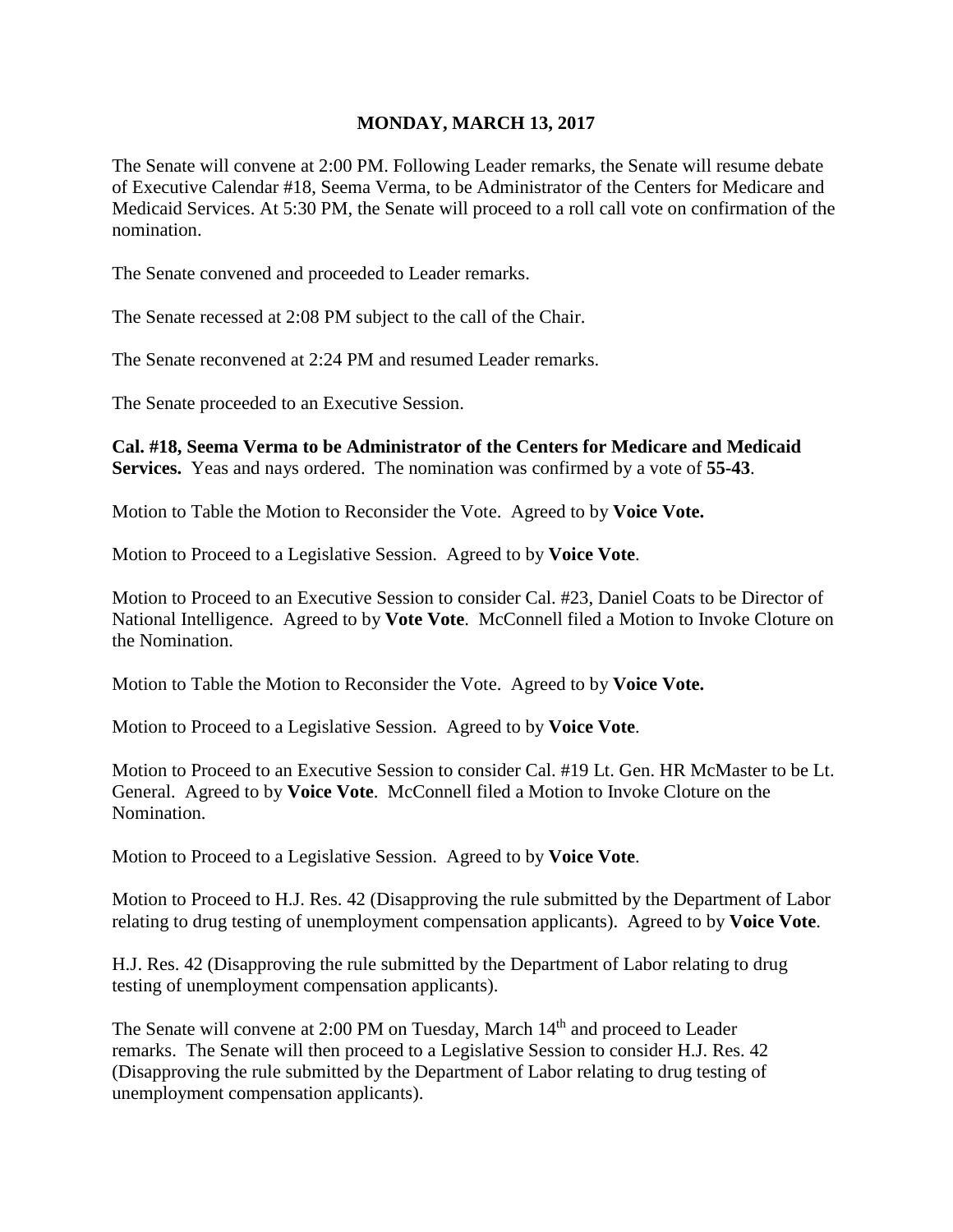The Senate adjourned at 6:16 PM.

# **THURSDAY, MARCH 9, 2017**

The Senate will convene at 10:00 AM and will proceed to Leader remarks. The Senate will then proceed to a Legislative Session and resume consideration of H.J. Res. 57 (Disapproving the Department of Education rule relating to accountability and state plans). At 12:00 Noon, the Senate will vote on the resolution. At 1:45 PM, the Senate will vote on the Motion to Invoke Cloture on Cal. #18, Seema Verma to be Administrator of the Centers for Medicare and Medicaid Services.

The Senate convened and proceeded with Leader remarks.

**H.J. Res. 57 (Disapproving the Department of Education rule relating to accountability and state plans).** Yeas and nays ordered. The resolution passed by a vote of **50-49**.

The Senate proceeded to an Executive Session.

**Cal. #18, Seema Verma, to be Administrator of the Centers for Medicare and Medicaid Services.** Motion to Invoke Cloture. Yeas and Nays ordered. The motion was agreed to by a vote of **54–44.**

#### **Cal. #18, Seema Verma, to be Administrator of the Centers for Medicare and Medicaid Services.**

The Senate will convene at 2:00 PM on Monday, March 13, 2017. Following Leader remarks, the Senate will resume debate of Executive Calendar #18, Seema Verma, to be Administrator of the Centers for Medicare and Medicaid Services. At 5:30 PM, the Senate will proceed to a roll call vote on confirmation of the nomination.

The Senate adjourned at 5:48 PM.

## **WEDNESDAY, MARCH 8, 2017**

The Senate will convene at 9:30 AM on Wednesday, March 8<sup>th</sup>. Following Leader remarks, the Senate will resume consideration of H.J. Res. 58 (The Teacher Prep CRA).

The Senate convened and proceeded to Leader remarks.

The Senate proceeded to a Legislative Session.

**H.J. Res. 58 (The Teacher Prep CRA).** Yeas and nays ordered. The resolution was agreed to by a vote of **59-40**.

**Motion to Proceed to H.J. Res. 57 (Providing for congressional disapproval under chapter 8 of title 5, United States Code, of the rule submitted by the Department of Education**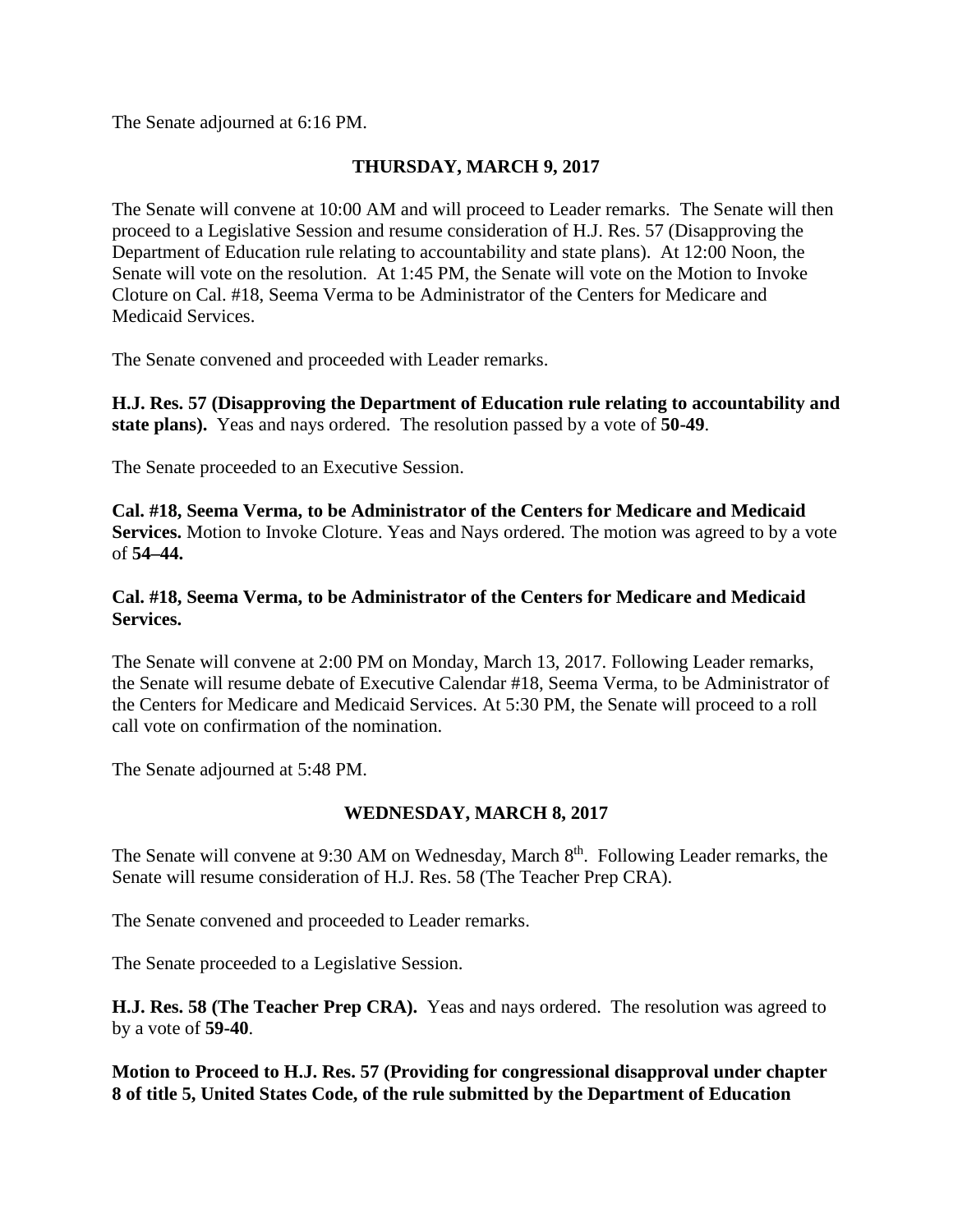**relating to accountability and State plans under the Elementary and Secondary Education Act of 1965).** Agreed to by Voice Vote.

**H.J. Res. 57 (Providing for congressional disapproval under chapter 8 of title 5, United States Code, of the rule submitted by the Department of Education relating to accountability and State plans under the Elementary and Secondary Education Act of 1965).**

S. 496 (Repeals the rule issued by the Federal Highway Administration and the Federal Transport Administration). Agreed to by Unanimous Consent.

S. J. Res. 1 (Operation Desert Storm and Operation Desert Shield Memorial). Agreed to by Unanimous Consent.

S. Res. 84 (International Women's Day). Agreed to by Unanimous Consent.

The Senate will convene at 10:00 AM on Thursday, March  $9<sup>th</sup>$  and will proceed to Leader remarks. The Senate will then proceed to a Legislative Session and resume consideration of H.J. Res. 57 (Disapproving the Department of Education rule relating to accountability and state plans). At 12:00 Noon, the Senate will vote on the resolution. At 1:45 PM, the Senate will vote on the Motion to Invoke Cloture on Cal. #18, Seema Verma to be Administrator of the Centers for Medicare and Medicaid Services.

The Senate adjourned at 8:34 PM.

## **TUESDAY, MARCH 7, 2017**

The Senate will convene at 10:00 AM, and following Leader remarks, will resume consideration of H.J. Res. 44 (The BLM Rule CRA) for 8 hours of debate. The Senate will recess from 12:30 to 2:15 PM for the weekly party caucus lunches. Unless time is yielded back, the Senate will vote on H.J. Res. 44 at approximately 6:00 PM.

The Senate convened and proceeded to Leader remarks.

The Senate proceeded to a Legislative session.

## **H.J. Res. 44 (The BLM Rule CRA).**

The Senate recessed from 12:35-2:15 PM for weekly party caucus luncheons.

The Senate reconvened at 2:15 PM.

**H.J. Res. 44 (The BLM Rule CRA).** Yeas and nays ordered. The Joint Resolution was agreed to by a vote of **51–48**.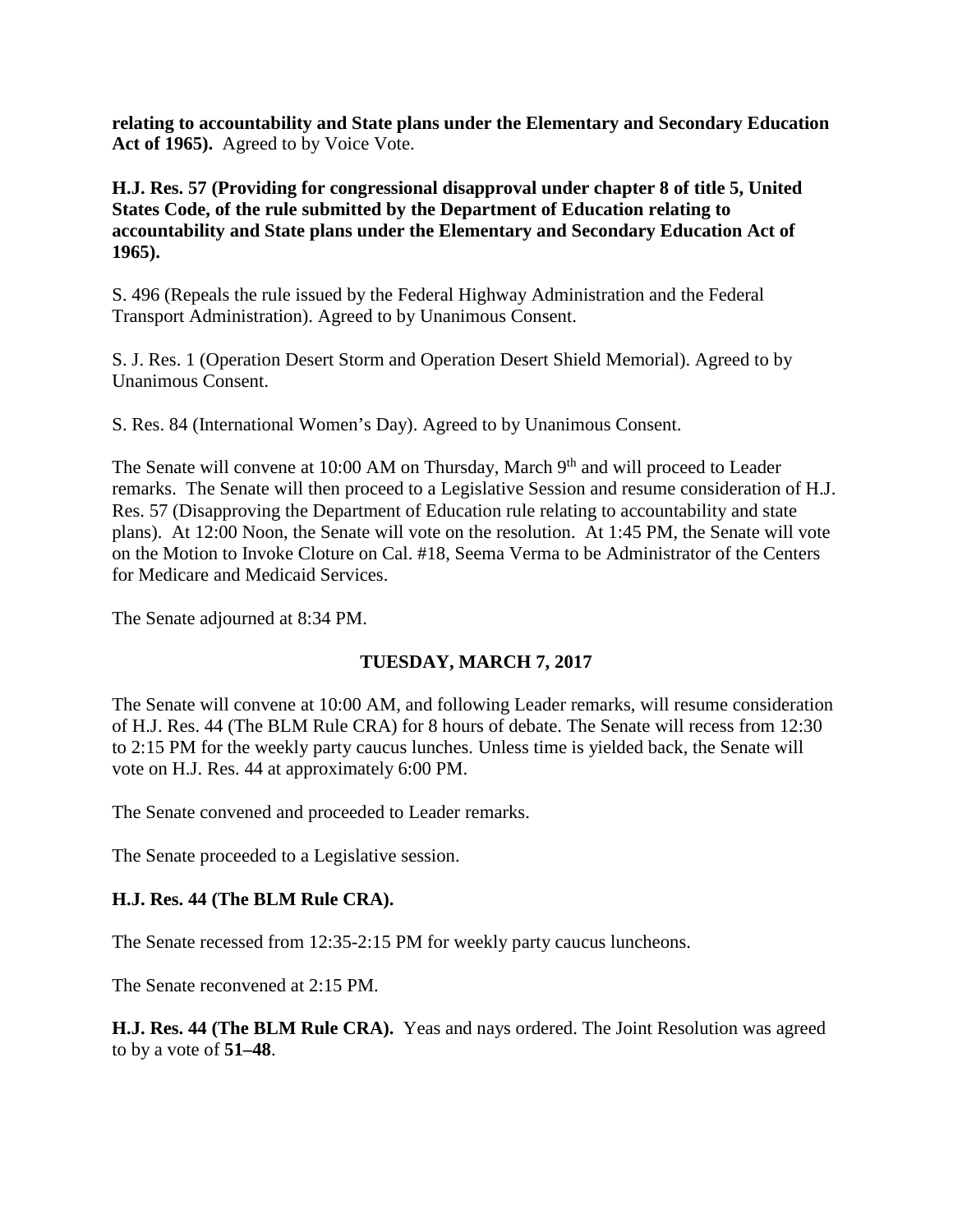McConnell motion to proceed to Executive Session to consider Cal. #18, Seema Verma to be the Administrator of the Centers of Medicare and Medicaid Services. The motion to proceed was agreed to by a **voice vote**.

McConnell filed cloture on the Verma nomination.

McConnell motion to proceed to Legislation Session. The motion to proceed was agreed to by a **voice vote.**

McConnell motion to proceed to H.J. Res 58 (The Teacher Prep CRA). The motion to proceed was agreed to by a **voice vote.**

# **H.J. Res. 58 (The Teacher Prep CRA).**

The Senate proceeded to a period of Morning Business.

S. Res 68 (Raising Awareness of Modern Slavery). Agreed to by Voice Vote.

S. Res 82 (Congratulating the Johns Hopkins University Applied Physics Lab on the 75th Anniversary of the founding of the laboratory). Agreed to by Unanimous Consent.

The Senate will convene at 9:30 AM on Wednesday, March 8th. Following Leader Remarks, the Senate will resume consideration of H.J. Res. 58 (The Teacher Prep CRA).

The Senate Adjourned at 6:16 PM.

## **MONDAY, MARCH 6, 2017**

The Senate will convene at 2:00 PM. Following Leader Remarks, the Senate will resume consideration of H.J. Res. 37 (The Blacklisting Rule CRA). All debate time will expire at 6:00 PM and the Senate will proceed to a roll call vote on adoption of H.J. Res. 37. Following disposition of H.J. Res. 37, the Senate is expected to proceed to a roll call vote on the motion to proceed to H.J. Res. 44 (The BLM Rule CRA).

The Senate convened and proceeded to Leader remarks.

The Senate proceeded to a Legislative Session.

**H.J. Res. 37 (The Blacklisting Rule CRA).** The Joint Resolution passed by a vote of **49-48.**

The Motion to Proceed to H.J. Res. 44 (The BLM Rule CRA) was agreed to by voice vote.

## **H.J. Res. 44 (The BLM Rule CRA).**

The Senate will convene at 10:00 AM on Tuesday, March 7, 2017. Following Leader Remarks, the Senate will resume consideration of H.J. Res. 44 (The BLM Rule CRA) for 8 hours of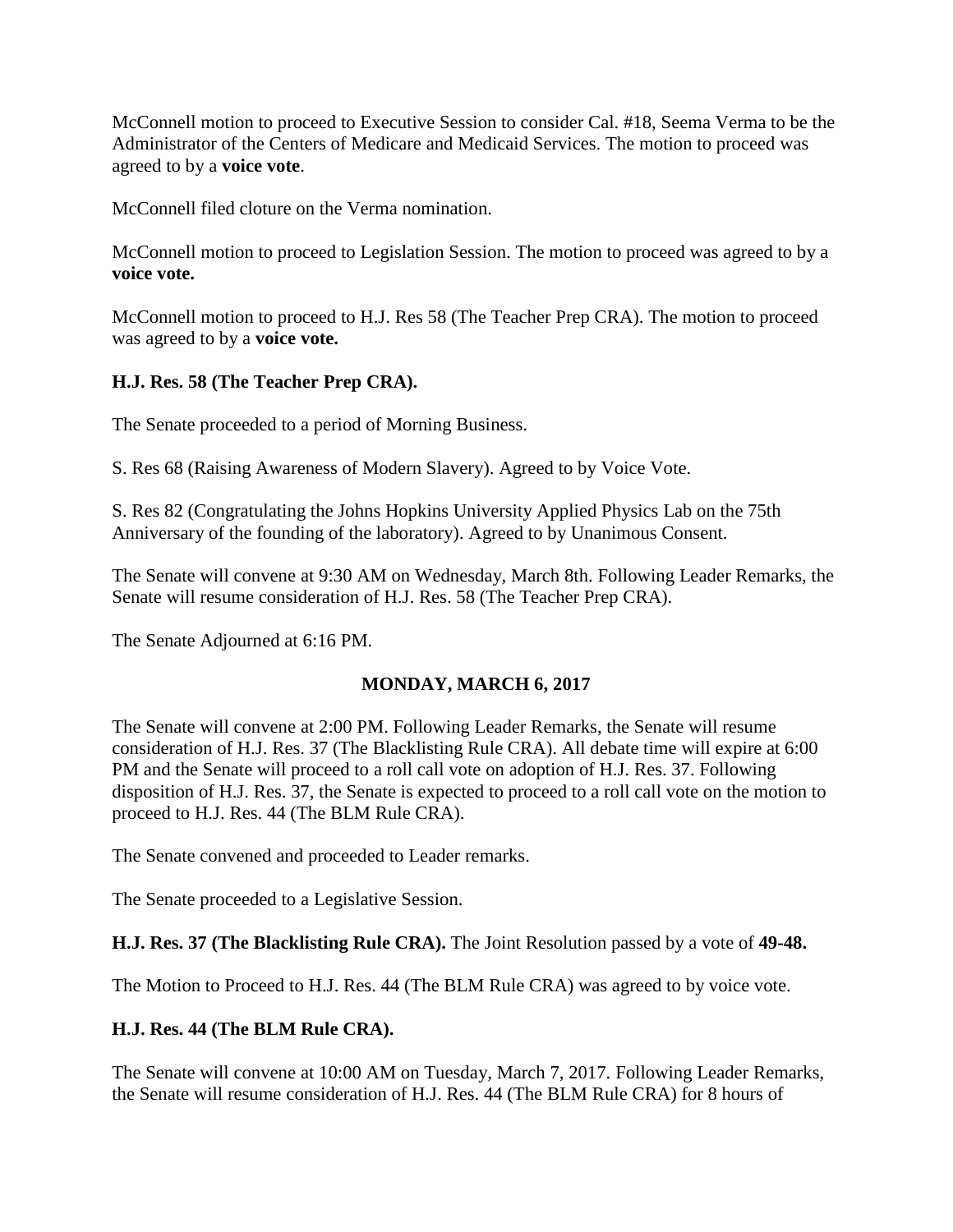debate. The Senate will recess from 12:30 to 2:15 PM for the weekly party caucus lunches. Unless time is yielded back, the Senate will vote on H.J. Res. 44 at approximately 6:00 PM.

The Senate adjourned at 6:59 PM.

# **THURSDAY, MARCH 2, 2017**

The Senate will convene at 9:30 AM on Thursday, March 2nd, 2017. At approximately 10:00 AM, the Senate will proceed to a roll call vote on the confirmation of Cal. #5, Benjamin S. Carson, Sr., of Florida, to be Secretary of Housing and Urban Development. Following the disposition of the Carson nomination, there will be up to 10 minutes of debate, followed by a roll call vote on the motion to invoke cloture on Cal. #9, James Richard Perry, of Texas, to be Secretary of Energy. If cloture is invoked on the Perry nomination, time will be counted as if invoked at 7:00 AM on Thursday, March 2nd.

The Senate convened and proceeded to Leader remarks.

The Senate proceeded to an Executive Session.

**Cal. #5, Benjamin S. Carson, Sr. to be Secretary of Housing and Urban Development.** Yeas and nays ordered. The nomination was confirmed by a vote of **58-41**.

Motion to Table the Motion to Reconsider the nomination was agreed to by **Voice Vote**.

**Cal. #9, James Richard Perry to be Secretary of Energy. Motion to Invoke Cloture.** Yeas and nays ordered. The Cloture Motion was agreed to by a vote of **62-37**.

**Cal. #9, James Richard Perry to be Secretary of Energy.** All post-cloture time was yielded back. Yeas and nays ordered. The nomination was confirmed by a vote of **62-37**.

Motion to Table the Motion to Reconsider the nomination was agreed to by **Voice Vote**.

The Senate proceeded to a Legislative Session.

**Motion to Proceed to H.J. Res. 37 (Disapproving the rule submitted by the Department of Defense, the General Services Administration, and the National Aeronautics and Space Administration relating to the Federal Acquisition Regulation).** Yeas and nays ordered. The Motion to Proceed was agreed to by a vote of **51-46**.

**H.J. Res. 37 (Disapproving the rule submitted by the Department of Defense, the General Services Administration, and the National Aeronautics and Space Administration relating to the Federal Acquisition Regulation).**

The Senate proceeded to a period of Morning Business.